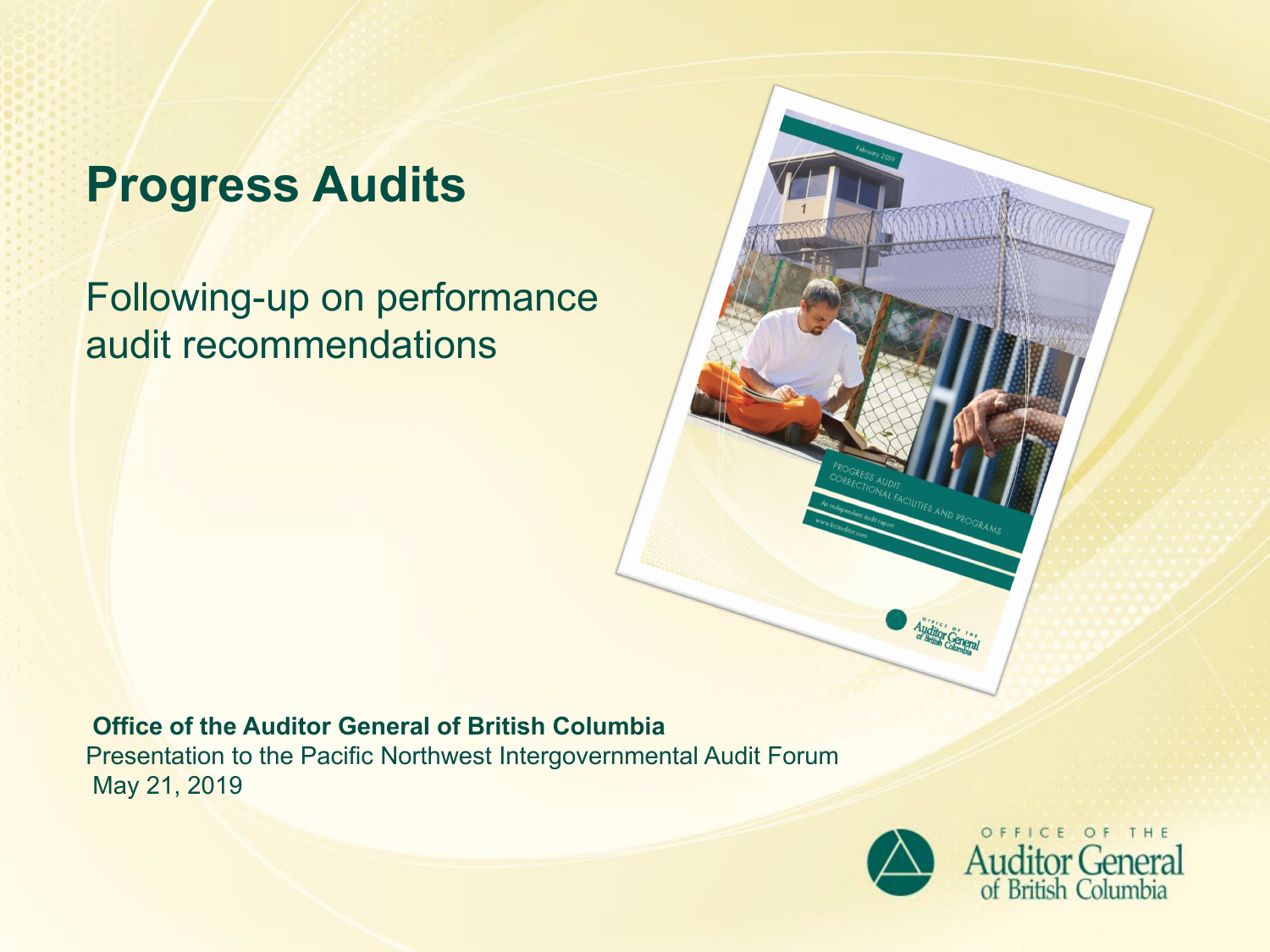## About our Office

- Provincial audit office independent of government
- Report to the Select Standing Committee of Public Accounts (PAC)
- Select performance audits based on risk, significance, impact
- Issue recommendations in reports

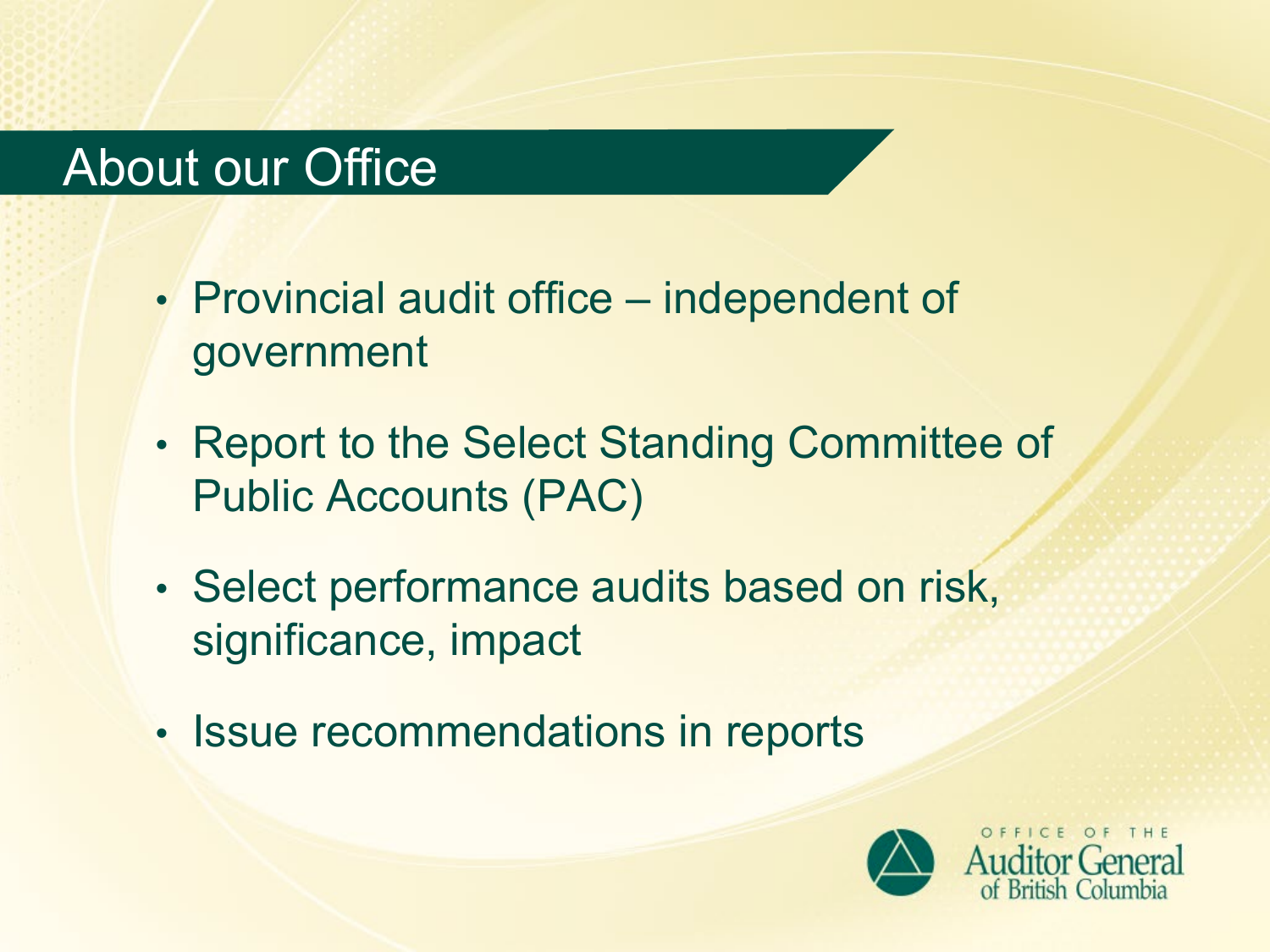#### Previous follow-up approach

- Relied on management's self-assessed progress in implementing recommendations
- Reported out to the public as-is
- Several challenges

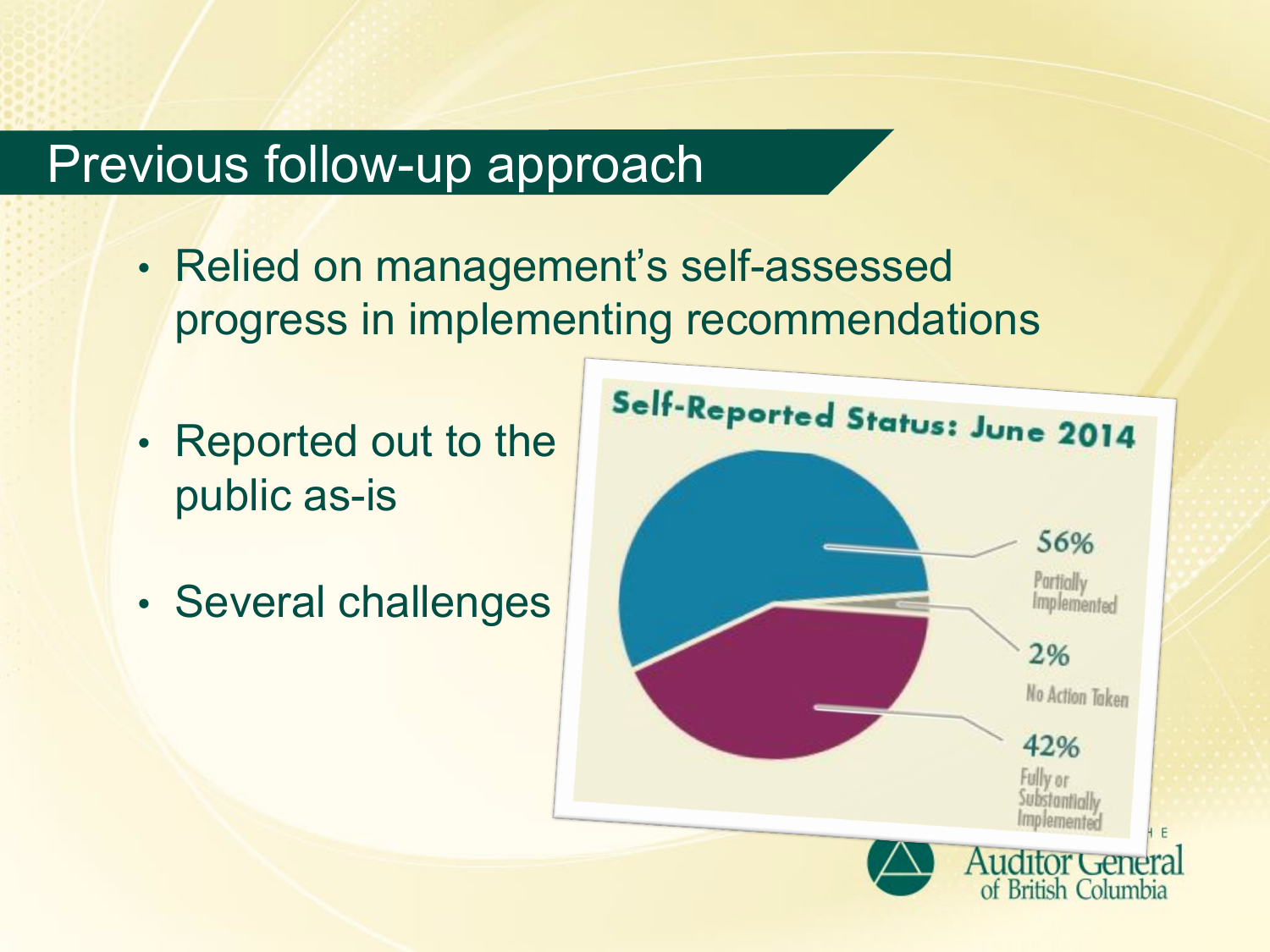## Current approach

- Risk-based assurance model
	- Progress audits that target "significant" reports or recommendations
- Auditees submit action plan (3 months from publication) and status reports (annually thereafter until recommendations implemented)
- No more self-assessments

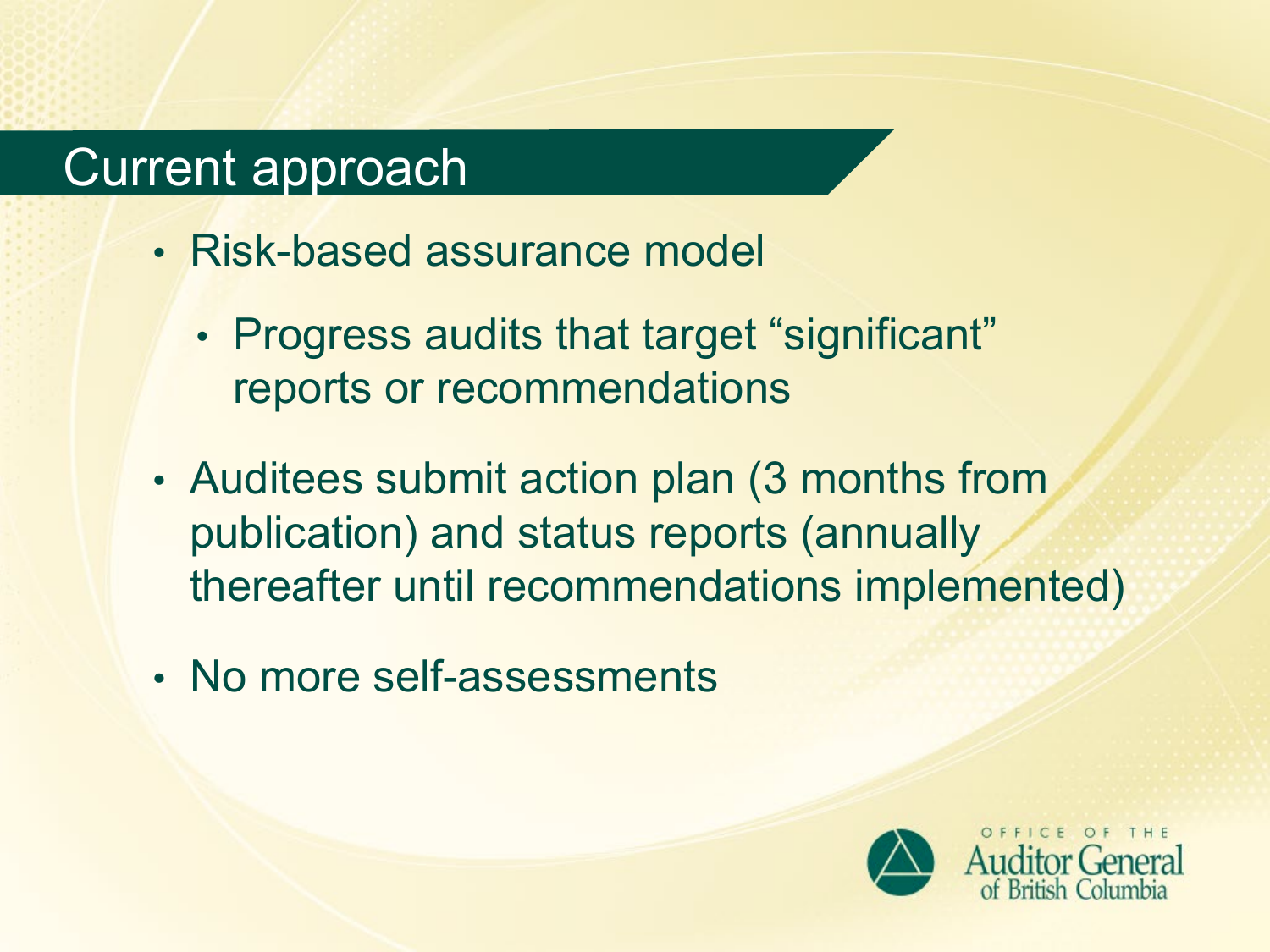## Current approach

- Progress audits examine whether auditees have implemented recommendations (audit obj.)
	- Fully/substantially implemented
	- Partially implemented
	- No action taken
- Direct engagement
- Standard audit procedures, reporting process

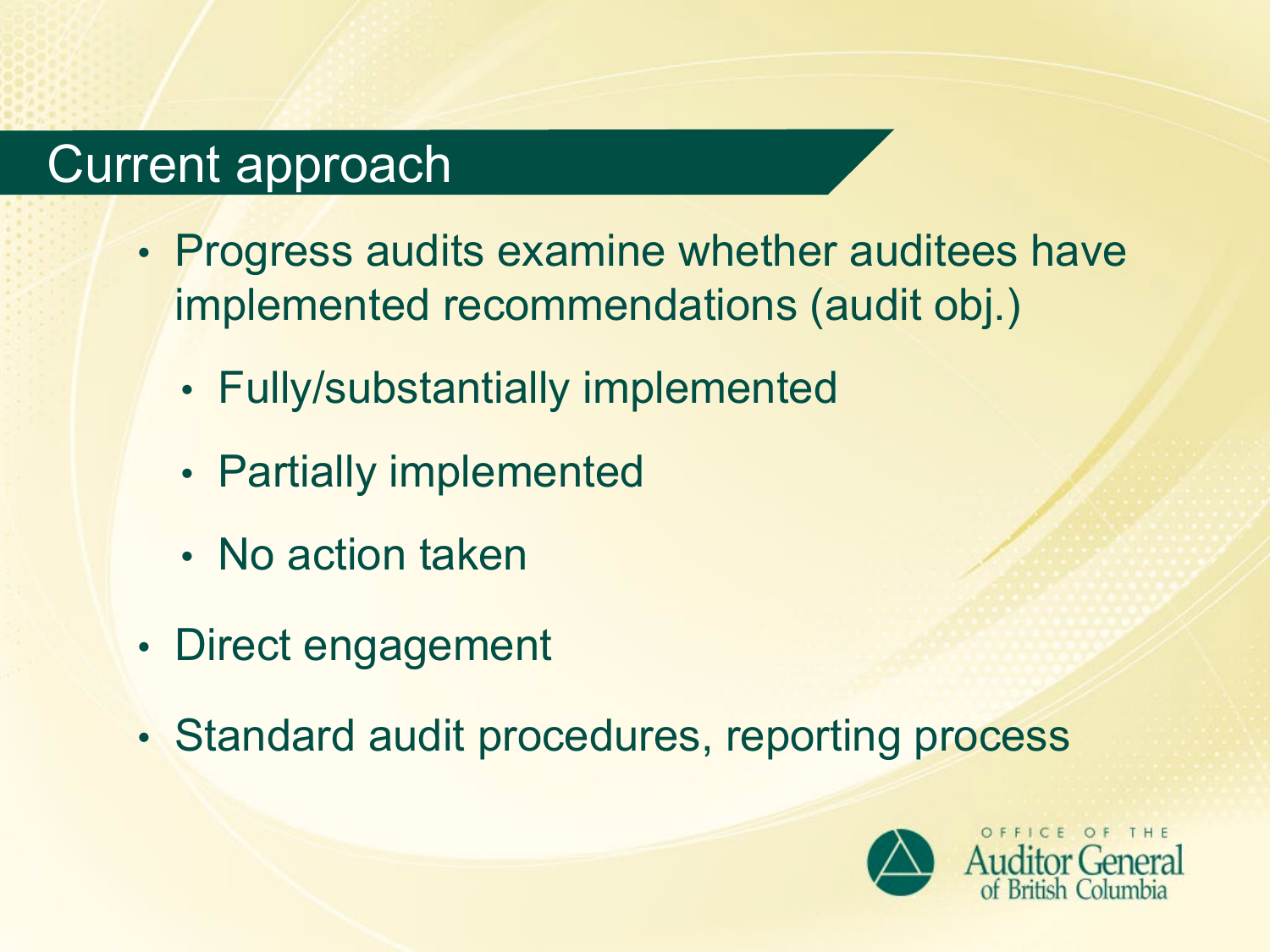#### Experience-to-date

- Conducted six progress audits since new approach was introduced in 2015
- Findings are mixed (example below)



• Support from PAC